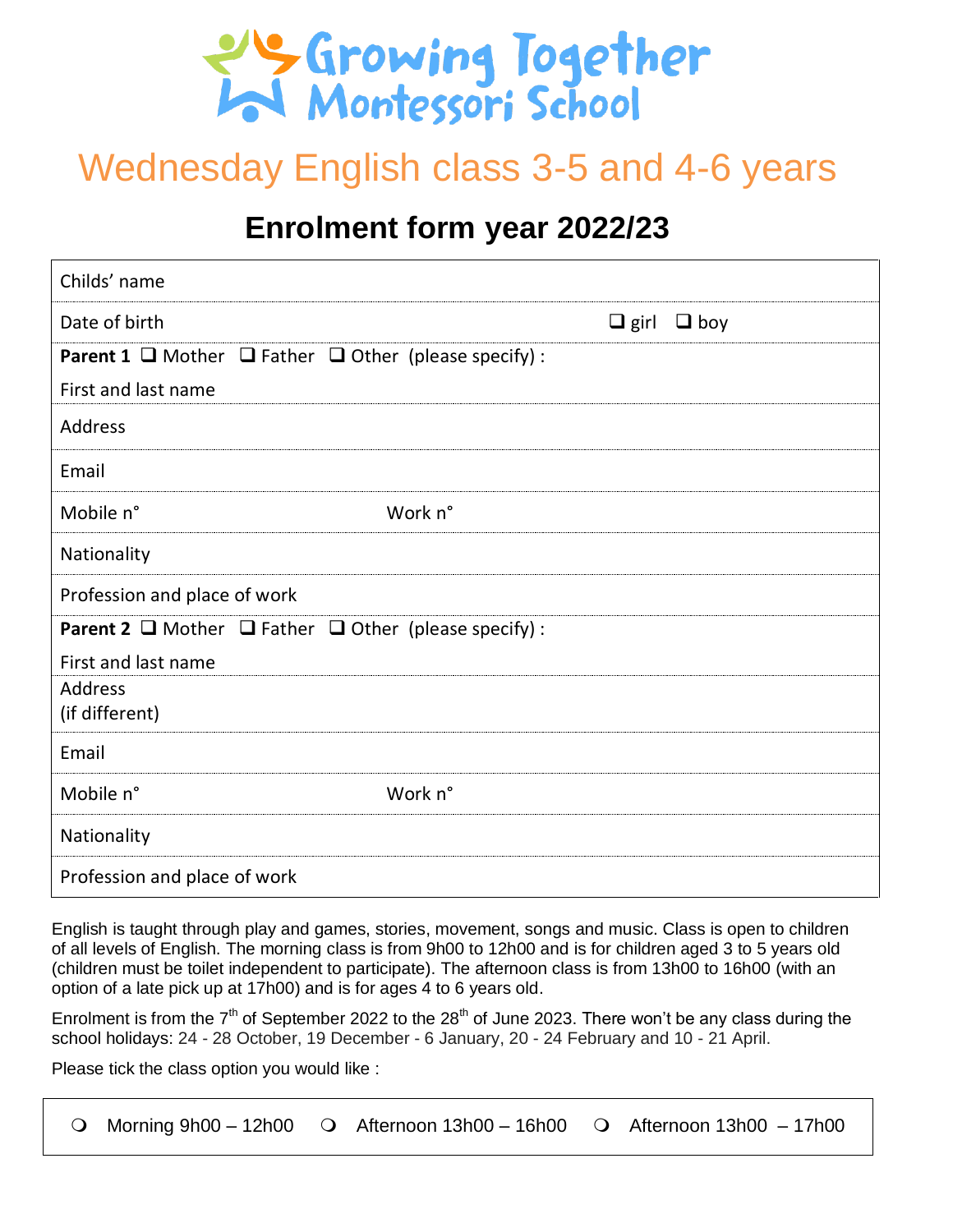Class is payable per term as follows. For children not previously registered there is a CHF 100 registration fee valid up to the child's  $7<sup>th</sup>$  year.

| $7th$ of September to 14 <sup>th</sup> of December 2022 (14 weeks) | 9h-12h / 13h-16h | <b>CHF 826</b> |
|--------------------------------------------------------------------|------------------|----------------|
| Payable before the 30 <sup>th</sup> of July                        | $13h - 17h$      | <b>CHF 966</b> |
| 11 <sup>th</sup> of January to $5th$ of April 2021 (12 weeks)      | 9h-12h / 13h-16h | <b>CHF 708</b> |
| Payable before the 14 <sup>th</sup> of December                    | $13h - 17h$      | <b>CHF 828</b> |
| $26th$ of April to $29th$ of June 2021 (10 weeks)                  | 9h-12h / 13h-16h | <b>CHF 590</b> |
| Payable before the 7 <sup>th</sup> of April                        | $13h - 17h$      | <b>CHF 690</b> |

Payments can be made by cash at school or to the following back account: Banque Raiffeisen Genève Ouest Agence Grand Saconnex N° de clearing (NCB): 80808 IBAN : CH46 8080 8005 4852 6149 1 N° de compte : 65578.91 Nom du compte (Beneficiare): Growing Together Education BIC SWIFT: RAIFCH22

#### **Important information:**

Please disclose below any special needs, whether or not diagnosed, and other important information concerning your child. Special needs include attention or communication difficulties, behavioral and/or physical issues, etc. Important information includes any allergies, particular health issues, special diet etc.

| Child's mother tongue: |
|------------------------|
|------------------------|

What other languages are spoken at home? \_\_\_\_\_\_\_\_\_\_\_\_\_\_\_\_\_\_\_\_\_\_\_\_\_\_\_\_\_\_\_\_\_\_\_\_\_\_\_\_\_\_\_\_\_\_\_\_\_

What is your child's level of English?

#### **Pick up information:**

You must notify us in advance if someone other than you will be picking up the child named above. Their name must be listed below in order to pick-up your child. They will be required to show a photo id before we will release your child to them.

| In case of emergency, if we cannot reach you, please provide an emergency contact: |  |
|------------------------------------------------------------------------------------|--|
|                                                                                    |  |
| Relationship to your child:                                                        |  |